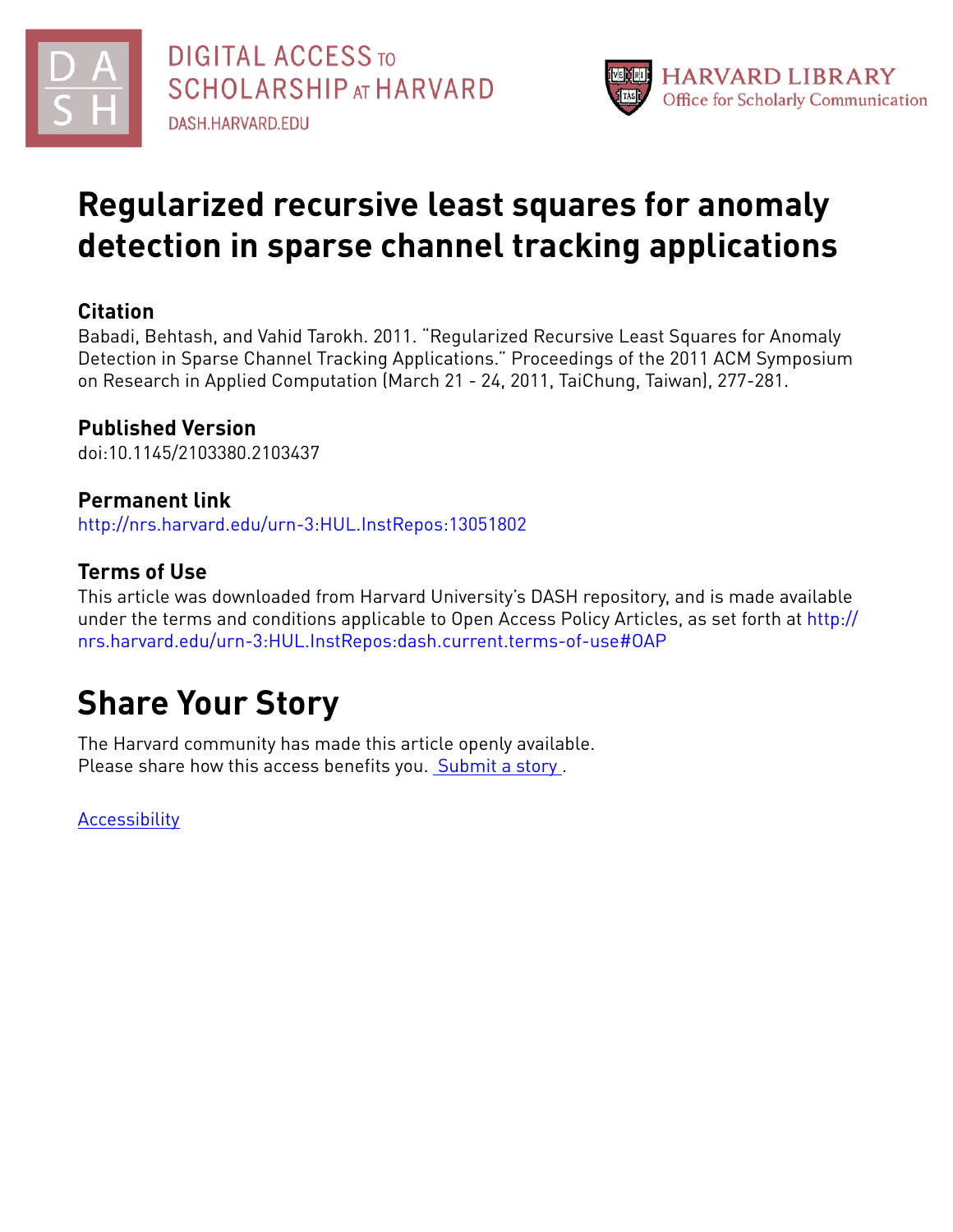# **Regularized Recursive Least Squares for Anomaly Detection in Sparse Channel Tracking Applications** <sup>∗</sup>

Behtash Babadi School of Engineering and Applied Sciences Harvard University Cambridge, MA 02138 behtash@seas.harvard.edu

## ABSTRACT

In this paper, we study the problem of anomaly detection in sparse channel tracking applications via the  $\ell_1$ -regularized least squares adaptive filter (SPARLS). Anomalies arise due to unexpected adversarial changes in the channel and quick detection of these anomalies is desired. We first prove analytically that the prediction error of the SPARLS algorithm can be substantially lower than that of the widely-used Recursive Least Squares (RLS) algorithm. Furthermore, we present Receiver Operating Characteristic (ROC) curves for the detection/false alarm trade-off of anomaly detection in a sparse multi-path fading channel tracking scenario. These curves reveal the considerable advantage of the SPARLS algorithm over the RLS algorithm.

## Keywords

System identification, Sparsity-based signal processing, anomaly detection

## 1. INTRODUCTION

Adaptive filtering is an important tool in statistical signal processing, most appealing in system identification tasks based on streaming data in environments with unknown statistics [6]. For instance, it is widely used for echo cancellation in speech processing systems and for identification or equalization of wireless communication channels.

A wide range of input-output systems are described by sparse models. For example, the multi-path wireless channel has only a few significant components [2]. Other examples include echo components of sound in indoor environments and natural images. Recently, the SPARLS algorithm has been proposed for adaptive identification of such sparse systems [1]. In particular, it has been shown that the SPARLS

Vahid Tarokh School of Engineering and Applied Sciences Harvard University Cambridge, MA 02138 vahid@seas.harvard.edu

algorithm significantly outperforms the widely used Recursive Least Squares (RLS) algorithm for system identification in terms of mean square error (MSE). Moreover, the SPARLS algorithm has a much lower computational complexity in practice.

An important problem in system identification applications is anomaly detection. Suppose that one is interested in tracking the characteristics of an input-output system, where these characteristics are expected to lie in a set of "normal" system realizations. Any observable deviation from the set of normal realizations is characterized as an anomaly. For instance, consider the scenario of under-water communications. Suppose that a number of sensors are transmitting their observations to a fusion center via the under-water acoustic channel. Then, the sudden presence of an underwater mobile object such as a submarine, will change the underlying communication channels. Often times, the detection of such events is desired, and in that case the sensors must be equipped with adaptive filtering mechanisms allowing them to detect and localize such events. The MSE advantages of the SPARLS algorithm makes it very appealing to be incorporated as the adaptive tracking unit for anomaly detection in such scenarios.

In this paper, we first study the prediction error of the SPARLS algorithm, and show that it can be substantially lower than that of the RLS algorithm. Inspired by this appealing feature of the SPARLS algorithm, we present a simple anomaly detection mechanism based on thresholding the instantaneous prediction error. We then present Receiver Operating Characteristic (ROC) curves for the detection/false alarm trade-off of the anomaly detection procedure applied to both the SPARLS and RLS algorithms. These curves reveal the considerable operational improvement of the SPARLS algorithm over the RLS algorithm.

The outline of the paper is as follows: we will give an overview of the sparse system identification setting and the SPARLS algorithm in Section 2. We will then study the prediction error performance of the RLS and SPARLS algorithms in this setting in Section 3. Simulation studies are presented in Section 4, followed by conclusion in Section 5.

## 2. ADAPTIVE SPARSE SYSTEM IDENTI-**FICATION**

## 2.1 Adaptive Filtering Setup

<sup>∗</sup>This research is supported in part by ARO MURI grant number W911NF-07-1-0376. The views expressed in this paper are those of the authors alone and not of the sponsor.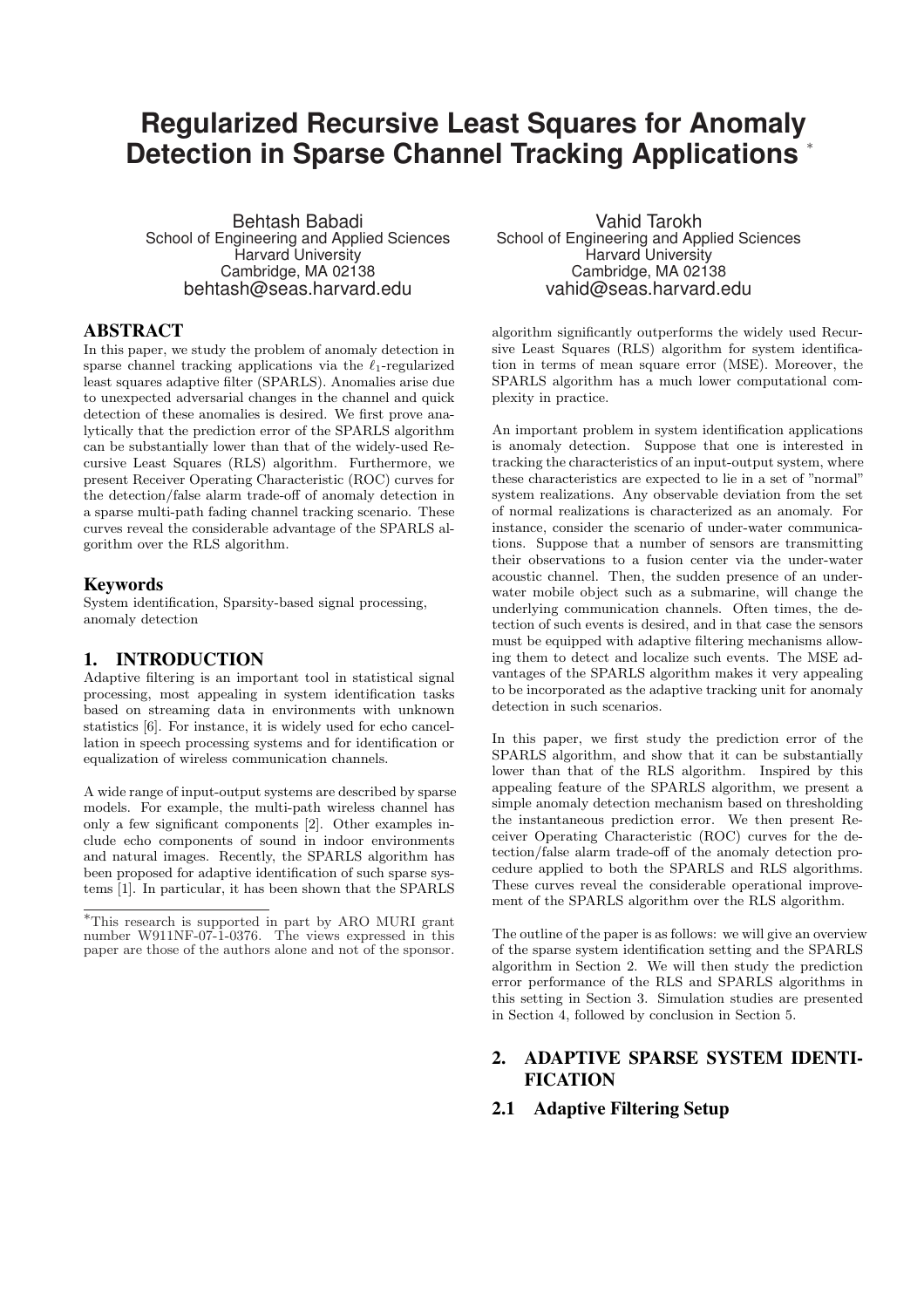Consider the conventional adaptive filtering setup, consisting of a transversal filter followed by an adaptation block. The tap-input vector at time  $i$  is defined by

$$
\mathbf{x}(i) := [x(i), x(i-1), \cdots, x(i-M+1)]^T
$$
 (1)

where  $x(k)$  is the input at time k,  $k = 1, \dots, n$ . The tapweight vector at time  $n$  is defined by

$$
\hat{\mathbf{w}}(n) := [\hat{w}_0(n), \hat{w}_1(n), \cdots, \hat{w}_{M-1}(n)]^T.
$$
 (2)

The output of the filter at time  $i$  is given by

$$
y(i) := \hat{\mathbf{w}}^*(n)\mathbf{x}(i). \tag{3}
$$

where  $(\cdot)^*$  denotes the conjugate transpose operator. Let  $d(i)$  be the desired output of the filter at time i. We can define the instantaneous (error of the filter as

$$
e(i) := d(i) - y(i) = d(i) - \hat{\mathbf{w}}^*(n)\mathbf{x}(i).
$$
 (4)

The adaptation block at time  $n$  solves the following optimization problem:

$$
\min_{\hat{\mathbf{w}}(n)} \quad f(e(1), e(2), \cdots, e(n)), \tag{5}
$$

where  $f \geq 0$  is a certain cost function. In particular, suppose that  $d(i)$  is generated by an unknown tap-weight  $\mathbf{w}(n)$ , *i.e.*,  $d(i) = \mathbf{w}^*(n)\mathbf{x}(i) + \eta(i)$ , where  $\eta(i)$  is the observation noise. With an appropriate choice of  $f$ , one can possibly obtain a good approximation to  $\mathbf{w}(n)$  by solving the optimization problem given in (5). Note that  $w(n)$  reflects the true parameters which may or may not vary with time. The noise will be assumed to be i.i.d. Gaussian, i.e.,  $\eta(i) \sim \mathcal{N}(0, \sigma^2)$ . The adaptation block has only access to input, output and observation triplet  $(x(i), y(i), d(i))$ .

A suitable cost function for tracking time-varying systems is defined as follows:

$$
f_{RLS}(e(1), e(2), \cdots, e(n)) := \sum_{i=1}^{n} \lambda^{n-i} |e(i)|^2, \qquad (6)
$$

with  $\lambda$  a non-negative constant denoted by the *forgetting* factor. The solution to the optimization problem in Eq. (5) with  $f_{RLS}$  gives rise to the well-known Recursive Least Squares (RLS) algorithm (See, for example, [6]). Let

$$
\mathbf{D}(n) := \mathrm{diag}(\lambda^{n-1}, \lambda^{n-2}, \cdots, 1),\tag{7}
$$

$$
\mathbf{d}(n) := [d^*(1), d^*(2), \cdots, d^*(n)]^T
$$
 (8)

and  $\mathbf{X}(n)$  be an  $n \times M$  matrix whose *i*th row is  $\mathbf{x}^*(i)$ , *i.e.*,

$$
\mathbf{X}(n) := \begin{pmatrix} \mathbf{x}^*(1) \\ \vdots \\ \mathbf{x}^*(n-1) \\ \mathbf{x}^*(n) \end{pmatrix} .
$$
 (9)

The RLS cost function can be written in the following form:

$$
f_{RLS}(e(1), e(2), \cdots, e(n))
$$
  
=  $\|\mathbf{D}^{1/2}(n)\mathbf{d}(n) - \mathbf{D}^{1/2}(n)\mathbf{X}(n)\hat{\mathbf{w}}(n)\|_2^2,$  (10)

where  $\mathbf{D}^{1/2}(n)$  is a diagonal matrix with entries  $D_{ii}^{1/2}(n) :=$  $\sqrt{D_{ii}(n)}$ .

#### 2.2 The SPARLS algorithm

The SPARLS algorithm, introduced in [1], iteratively minimizes the cost function

$$
\frac{1}{2\sigma^2} \left\| \mathbf{D}^{1/2}(n)\mathbf{d}(n) - \mathbf{D}^{1/2}(n)\mathbf{X}(n)\hat{\mathbf{w}}(n) \right\|_2^2 + \gamma \|\hat{\mathbf{w}}(n)\|_1 \tag{11}
$$

by updating the estimate  $\hat{\mathbf{w}}(n)$  upon the arrival of the input and observation pair. The parameter  $\gamma$  represents a trade off between estimation error and sparsity of the parameter coefficients. The SPARLS algorithm can be summarized as follows:

Algorithm 1 SPARLS

Inputs:  $\mathbf{B}(1) = \mathbf{I} - \frac{\alpha^2}{\sigma^2} \mathbf{x}(1) \mathbf{x}^*(1), \mathbf{u}(1) = \frac{\alpha^2}{\sigma^2} \mathbf{x}(1) d^*(1), \tau :=$  $\gamma \alpha^2$  and K. Output:  $\hat{\mathbf{w}}(n)$ . 1: for all Input  $x(n)$  do 2:  $\mathbf{B}(n) = \lambda \mathbf{B}(n-1) - \frac{\alpha^2}{\sigma^2} \mathbf{x}(n) \mathbf{x}^*(n) + (1 - \lambda)\mathbf{I}.$ 3:  $\mathbf{u}(n) = \lambda \mathbf{u}(n-1) + \frac{\alpha^2}{\sigma^2} d^*(n) \mathbf{x}(n)$ . 4: Set  $\hat{\mathbf{w}}^{(0)} = \hat{\mathbf{w}}(n-1)$ . 5: for all  $\ell = 1, 2, \cdots, K - 1$  do 5: for all  $\ell = 1, 2, \dots, K - 1$  do<br>6: EM iteration:  $\mathbf{\hat{w}}^{(\ell+1)} := \mathsf{ST}_{\tau}(\mathbf{B}(n)\mathbf{\hat{w}}^{(\ell)} + \mathbf{u}(n)).$ 7: end for 8: Update  $\hat{\mathbf{w}}(n) = \hat{\mathbf{w}}^{(K)}$ . 9: end for

The operator  $ST_{\tau}(\cdot) : \mathbb{C}^{M} \mapsto \mathbb{C}^{M}$  in line 6 of the SPARLS algorithm is denoted by elementwise soft-thresholding and is given by:

$$
(\mathsf{ST}_{\tau}(\mathbf{w}))_i := \operatorname{sgn} (\Re\{w_i\}) (\Re\{w_i\}) - \tau)_+ + i \operatorname{sgn} (\Im\{w_i\}) (\Im\{w_i\}) - \tau)_+ \qquad (12)
$$

where sgn( $\cdot$ ) is the standard signum operator, ad  $(x)_+ :=$  $max(x, 0)$ . The performance of the SPARLS algorithm is studied comprehensively in [1]. In particular, it has been shown that the SPARLS algorithm is capable of achieving significant MSE gains in sparse system identification, compared to the widely used RLS algorithm.

## 3. PREDICTION ERROR ANALYSIS 3.1 Main Results

Let  $\hat{\mathbf{w}}(n-1)$  be the estimate of  $\mathbf{w}(n-1)$  at time n. We consider the commonly used random-walk regeneration model for the time evolution of the channel  $\mathbf{w}(n)$ :

$$
\mathbf{w}(n) = \mathbf{w}(n-1) + \boldsymbol{\delta}(n) \tag{13}
$$

where  $\delta(n) \sim \mathcal{N}(0, \Delta)$ . We assume that  $\delta(n)$ ,  $\mathbf{x}(n)$  and  $\eta(n)$ are statistically independent at all times. The prediction error at time  $n$  is given by:

$$
\xi(n) := d(n) - \hat{\mathbf{w}}^*(n-1)\mathbf{x}(n). \tag{14}
$$

This prediction error is often denoted by a priori estimation error. Let

$$
\mathbf{R} := \mathbb{E}_{\mathbf{x}} \{ \mathbf{x}(n) \mathbf{x}^*(n) \}
$$
 (15)

be the input covariance matrix. We are interested in studying the average steady state behavior of  $\xi(n)$  for both the RLS and SPARLS adaptive filters. We have:

$$
\xi(n) = (\mathbf{w}^*(n) - \hat{\mathbf{w}}^*(n-1))\mathbf{x}(n) + \eta(n)
$$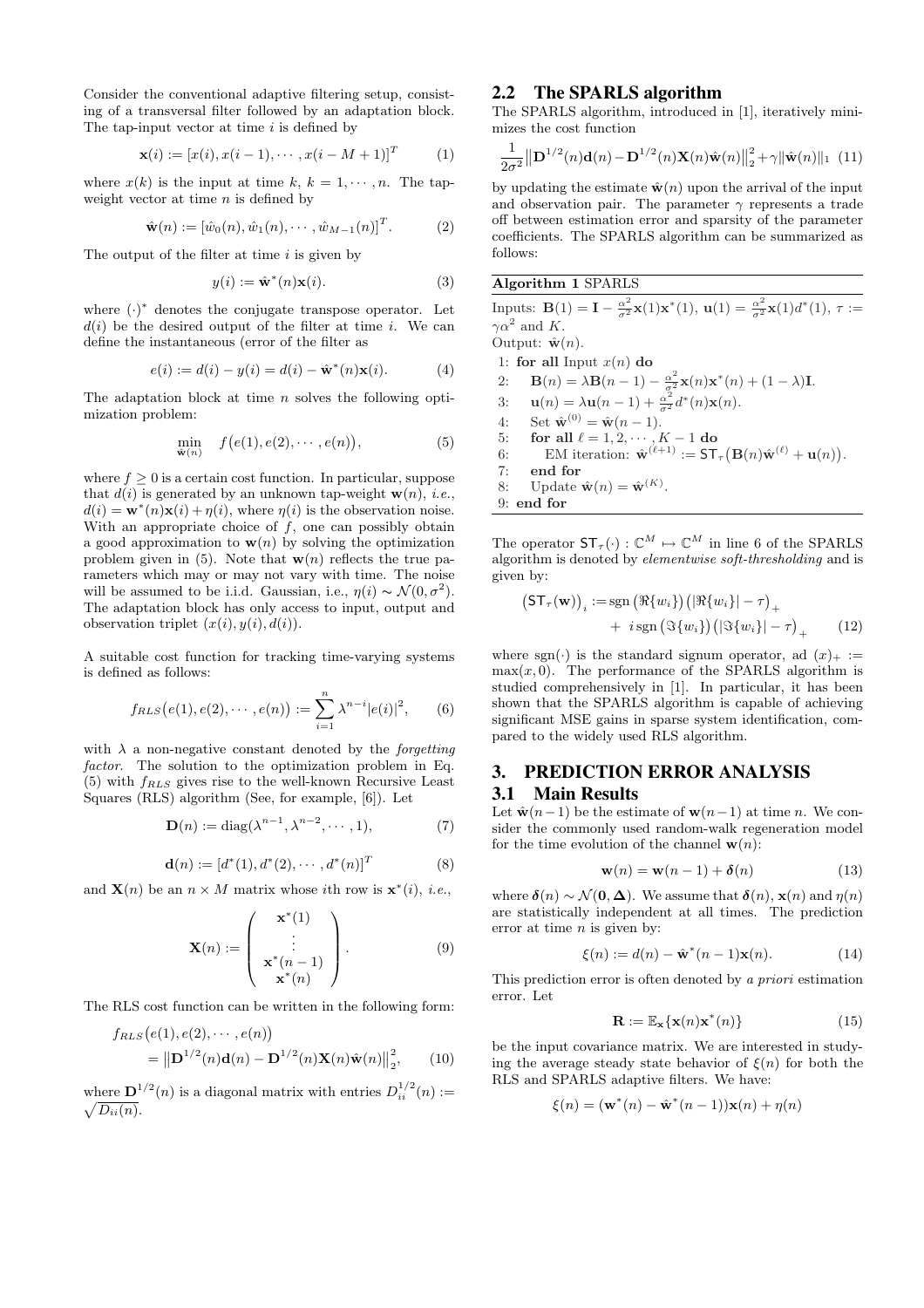Therefore,

$$
\mathbb{E}_{\eta,\mathbf{x}(n),\boldsymbol{\delta}(n)}\{|\xi(n)|^2\} := \mathbb{E}_{\boldsymbol{\delta}(n)}\{\boldsymbol{\epsilon}^*(n)\mathbf{R}\boldsymbol{\epsilon}(n)\} + \sigma^2, \quad (16)
$$

where

$$
\epsilon(n) := \mathbf{w}(n) - \hat{\mathbf{w}}(n-1). \tag{17}
$$

For the sake of simplicity, suppose that the input covariance matrix is diagonal, *i.e.*,  $\mathbf{R} = \mathbb{I}_{M \times M}$ . Hence

$$
\mathbb{E}_{\eta,\mathbf{x}(n),\boldsymbol{\delta}(n)}\left\{ \left|\xi(n)\right|^2 \right\} := \mathbb{E}_{\boldsymbol{\delta}(n)}\left\{ \left\|\boldsymbol{\epsilon}(n)\right\|_2^2 \right\} + \sigma^2. \tag{18}
$$

The error term  $\epsilon(n)$  can be written in the following form:

$$
\boldsymbol{\epsilon}(n) = (\mathbf{w}(n-1) - \hat{\mathbf{w}}(n-1)) + \boldsymbol{\delta}(n)
$$

Hence,

$$
\mathbb{E}_{\delta(n)}\left\{\|\boldsymbol{\epsilon}(n)\|_{2}^{2}\right\} = e^{2}(n) + \text{Tr}(\boldsymbol{\Delta}).\tag{19}
$$

where

$$
e(n) := ||\mathbf{w}(n-1) - \hat{\mathbf{w}}(n-1)||_2
$$
 (20)

is the *a posteriori* estimation error at time  $n-1$ , which contributes directly to the prediction error. The average steady state behavior of the a posteriori error is well-known in the literature. We thus state the following proposition regarding the steady state prediction error of the RLS algorithm:

PROPOSITION 3.1. Let  $\xi^{RLS}(n)$  be the prediction error of the RLS algorithm in a time-varying environment where  $\lambda$  < 1. Suppose that  $\bf{R}$ , the input covariance matrix, is the identity matrix. Then, we have:

$$
\mathbb{E}\left\{|\xi^{\rm RLS}(n)|^2\right\} \ge \left(\frac{1-\lambda}{1+\lambda}M+1\right)\sigma^2 + \text{Tr}(\Delta).
$$

in the steady state, where the expectation is over  $\{x(i)\}_{i=1}^n$ and  $\{\eta(i)\}_{i=1}^n$ .

PROOF. By the result of Section III of [4] we have:

$$
\mathbb{E}\left\{e^{\text{RLS}}(n)\right\} \ge \frac{1-\lambda}{1+\lambda}M\sigma^2\tag{21}
$$

By combining Eqs.  $(18)$ – $(20)$  and Eq.  $(21)$ , the claim of the proposition follows.  $\Box$ 

Next, we study the steady state prediction error of the SPARLS algorithm. We prove the following proposition regarding the prediction error of the SPARLS algorithm:

PROPOSITION 3.2. Let  $\xi^{\text{SPARLS}}(n)$  be the a posteriori estimation error of the SPARLS algorithm. Let  $L \leq \frac{1}{3\mu_0}$  for some  $\mu_0 < 1$  and **R** be the identity matrix. Then, we have:

$$
\mathbb{E}\left\{|\xi^{\text{SPARLS}}(n)|^2\right\} \le \left(\frac{1}{(1-\rho^K)^2} \left(\sqrt{3} + \frac{3\gamma}{2\sigma}\right)^2 L + 1\right) \sigma^2 + \text{Tr}(\Delta)
$$

with probability exceeding

$$
1-(M-L)\exp\left(-\frac{\gamma^2}{8\sigma^2}\right)-\exp(-L/7)-2M^2\exp\left(-\frac{\mu_0^2}{6(1-\lambda)}\right),
$$

where the expectation is with respect to  $\eta(n)$ ,  $\mathbf{x}(n)$  and  $\boldsymbol{\delta}(n)$ , and  $\rho \leq 1 - \frac{\alpha^2}{\sigma^2}(1-\tau)$  with probability exceeding

$$
1-3M^2\exp\Big(-\frac{\tau^2}{54M^2(1-\lambda)}\Big).
$$

PROOF. The proof is given in the Appendix.  $\square$ 

#### 3.2 Discussion

Proposition 3.1 gives a lower bound on the steady state prediction error of the RLS algorithm. The estimation error is proportional to  $M$ , which is the length of the channel. Therefore, the lower bound is independent of  $L$ , the number of nonzero elements of  $w(n)$ .

On the other hand, Proposition 3.2 presents an upper bound on the prediction error of the SPARLS algorithm, where the estimation error is indeed proportional to  $L$ . Hence, in the low sparsity regime, the prediction error of the SPARLS algorithm can be substantially lower than that of the RLS algorithm, for large values of  $L$  and  $M$ . This result will be confirmed in Section 4, in a multi-path fading channel tracking application. Note that the result of Proposition 3.2 is probabilistic. However, with appropriate choices of  $\gamma$  and  $\lambda$  for a given M and L, the success probability can be made arbitrarily close to 1.

#### 4. SIMULATION STUDIES

#### 4.1 Simulation setting

We consider the scenario of tracking a sparse multi-path fading channel, generated by the Jake's model [7]. In the Jake's model, each channel component is sampled from a Rayleigh random process with autocorrelation function given by

$$
R(n) = J_0(2\pi n f_d T_s) \tag{22}
$$

where  $J_0(\cdot)$  is the zeroth order Bessel function,  $f_d$  is the Doppler frequency shift and  $T_s$  is the channel sampling interval. The dimensionless parameter  $f_dT_s$  gives a measure of how fast each tap is changing over time. For the purpose of simulations,  $T_s$  is normalized to 1.

The channel length is  $M = 100$ , where as there are only  $L = 5$  nonzero elements. The channel vector is normalized to have norm 1. We probe the channel by a sequence of i.i.d. Gaussian inputs.

#### 4.2 Prediction error

Fig. 1 shows the steady state prediction error of the SPARLS and RLS algorithms, for  $f_dT_s = 0.0005$ , and  $\sigma^2 = 0.0001$ . The choice of  $\lambda$  for the RLS algorithm in this case is 0.98. The SPARLS algorithm is operating with the choice of parameters  $\lambda = 0.98$ ,  $\gamma = 35$ ,  $\alpha = \sigma/2$  and  $K = 1$  (See Tables I and II of [1] for details). The normalized steady state prediction error is defined as:

$$
10\log_{10}\left(\frac{\xi(n)}{\mathbb{E}\{|y(n)|^2\}}\right),\tag{23}
$$

where  $y(n) := \mathbf{w}^*(n)\mathbf{x}(n)$  is the noiseless output of the channel, and the expectation is over  $w(n)$  and  $x(n)$ . A rectangular smoothing window of length 100 is used for the prediction error for the sake of presentation.

The small-scale fluctuations of the prediction error are due to the observation noise, whereas the large-scale fluctuations are due to the temporal variations of the underlying channel. As it can be observed from Fig. 1, the SPARLS algorithm has a gain of about 5dB over the RLS algorithm in terms of the prediction error.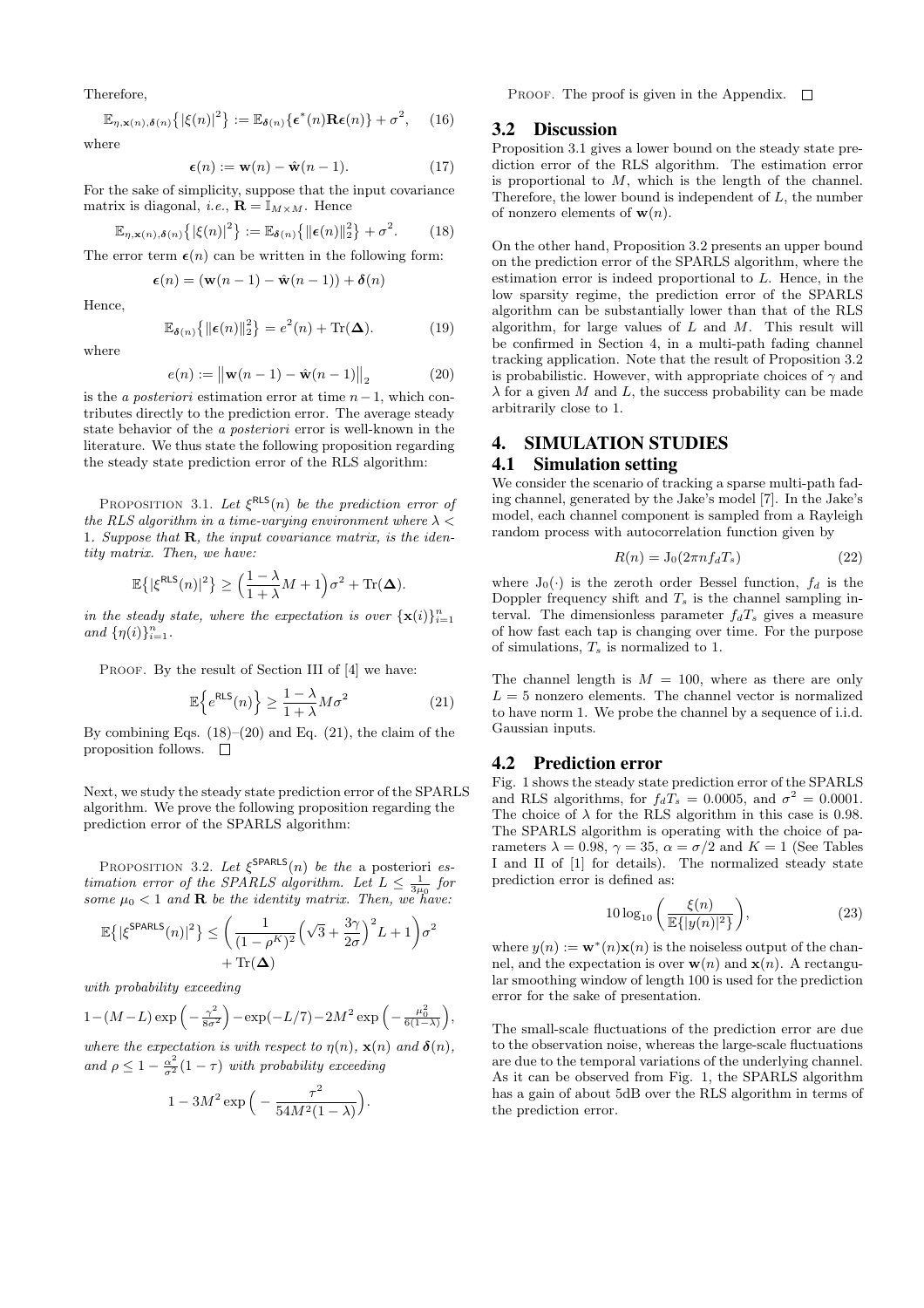

Figure 1: Normalized prediction error of SPARLS and RLS for  $f_dT_s = 0.0005$ , and  $\sigma^2 = 0.0001$ .

#### 4.3 Receiver Operating Characteristic

Next, we consider an anomaly detection scenario in a channel tracking application. Suppose that the set of "normal" channels are those with L nonzero element, where each element is a Raleigh fading component. Moreover, suppose that these elements are located among the first 20 coordinates of  $w(n)$ .

We consider the following on-off anomaly class: suppose that at certain time instances, the last 50 elements of  $w(n)$ take random values uniformly distributed in the interval [0.05, 0.15]. These values are persistent for  $t_0$  time instances and disappear. Suppose that these anomalies occur according to a Poisson process with rate  $p$ . For instance, this anomaly class can model the sudden appearance and disappearance of a mobile underwater vessel which gives rise to high delay components in the underwater acoustic channel. The objective is to detect and localize the anomalies by observing the prediction error of the adaptive filters tracking the channel.

As for the anomaly detection procedure, we monitor  $\xi(n)$ , the prediction error of the filter (smoothed with a moving average window of length  $t_0/2 = 25$ ) and compare it with a threshold value  $\xi_{\text{th}}$ . An anomaly is reported if the instantaneous prediction error exceeds the threshold  $\xi$ <sup>th</sup>.

In order to compare the performance of the SPARLS and RLS algorithms in this scenario, we look at the Receiver Operating Characteristic (ROC) curves obtained for both filters. The ROC curve shows the hit rate (detection) versus the false alarm rate of each filter, by sweeping through an admissible range values for  $\xi_{\rm th}$ . The hit rate is defined as the ratio of correctly detected anomalies to the total number of anomalies. An anomaly is detected correctly, if it is detected within a time interval of  $t_0/2$  from the occurred anomalous event. The false alarm rate is defined as the ratio of falsely detected anomalies over the total number of segments of length  $t_0$  in the observed data. In this sense, the false alarm rate denotes the probability of a false detection per time instance of the observed data. For obtaining the ROC curves, the threshold value  $\xi_{\text{th}}$  varies uniformly in the interval [0, 0.1].



Figure 2: ROC curves for SPARLS and RLS in an anomaly detection application.

Fig. 2 shows the ROC curve for the SPARLS and RLS algorithms for  $f_dT_s = 0.0005$  and  $\sigma^2 = 0.0001$ . The Poisson process has a rate of  $p = 0.05$  and  $t_0 = 50$ , and the curves are obtained by averaging over 50000 time instances. As it can be observed from Fig. 2, the ROC curve of the SPARLS algorithm lies above that of the RLS algorithm. In other words, for a given false alarm rate, the SPARLS algorithm has a higher hit rate, and for a given hit rate, the SPARLS algorithm has a lower false alarm rate. For instance, at a false alarm rate of 10%, the SPARLS and RLS algorithms have hit rates of 75% and 70%, respectively. Similarly, at a hit rate of 85%, the SPARLS and RLS algorithms have false alarm rates of 13% and 17%, respectively.

### 5. COLCLUSION

In this paper, we have studied the prediction error performance of the SPARLS and RLS algorithms, revealing the significant advantage of the SPARLS algorithm over the RLS. Moreover, we have proposed a simple anomaly detection scheme and presented the corresponding ROC curves for both the SPARLS and RLS algorithms, in a multi-path fading channel tracking scenario. These curves suggest that the SPARLS algorithm outperforms the RLS algorithm in terms of detection/false alarm trade-off.

#### 6. REFERENCES

- [1] B. Babadi, N. Kalouptsidis, and V. Tarokh. SPARLS: The sparse RLS algorithm. IEEE Transactions on Signal Processing, 58(8):4013–4025, 2010.
- [2] W. Bajwa, J. Haupt, G. Raz, and R. Nowak. Compressed channel sensing. In Proceedings of the 42nd Annual Conference on Information Sciences and Systems (CISS'08), March 2008.
- [3] Z. Ben-Haim, Y. C. Eldar, and M. Elad. Coherence-based performance guarantees for estimating a sparse vector under random noise. IEEE Transactions on Signal Processing,  $58(10):5030\overline{0}$ -5043, Oct. 2010.
- [4] E. Eleftheriou and D. Falconer. Tracking properties and steady-state performance of RLS adaptive filter algorithms. IEEE Transactions on Acoustics, Speech and Signal Processing, 34(5):1097–1110, Oct. 1986.
- [5] J. Haupt, W. U. Bajwa, G. Raz, and R. Nowak. Toeplitz compressed sensing matrices with applications